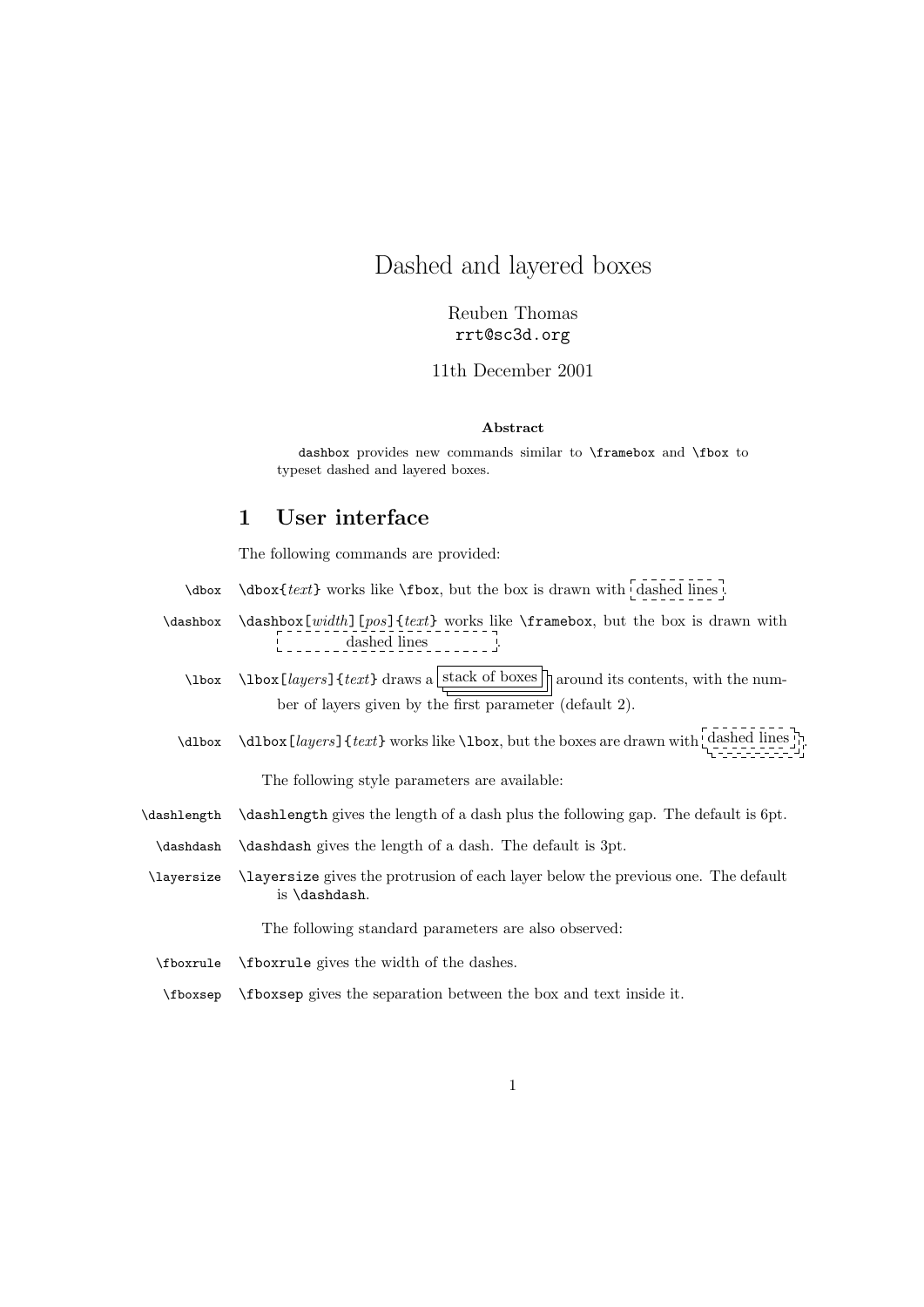# 2 Implementation

### 2.1 Preliminaries

Make sure we've got what we need, and announce the package.

```
1 (*package)
2 \NeedsTeXFormat{LaTeX2e}
3 \ProvidesPackage{dashbox}
4 [2001/12/11 v1.14 Dashed and layered boxes]
5 \RequirePackage{calc}
6 \RequirePackage{ifthen}
```
#### 2.2 Style parameters

Define and give the default values of the style parameters.

```
\dashlength
```
7 \newlength{\dashlength} \setlength{\dashlength}{6pt}

\dashdash

8 \newlength{\dashdash} \setlength{\dashdash}{3pt}

\layersize

9 \newlength{\layersize} \setlength{\layersize}{\dashdash}

#### 2.3 Dashes

We need two new commands for drawing horizontal and vertical dashes.

```
\hd@shrule \hd@shrule takes one argument, the rule's width. The thickness of the dash is
           given by \fboxrule.
           10 \newcommand{\hd@shrule}[1]{%
           11 \hbar \hbox to #1%
           12 {\vrule height \fboxrule width \dashdash%
           13 \cleaders\hbox to \dashlength%
           14 {\hfill\rule{\dashdash}{\fboxrule}\hfill}\hfill%
           15 \ifthenelse{\lengthtest{#1 > 2\dashdash}}%
           16 {\vrule{\rbrack}{0.5cm}} {\vrule height \fboxrule width \dashdash}{}%
           17 }}
\vd@shrule \vd@shrule takes one argument, the rule's height. The thickness of the dash is
           given by \fboxrule.
           18 \newcommand{\vd@shrule}[1]{%
           19 \forall vbox to #1%
```

| 20 | {\hrule height \dashdash width \fboxrule%        |
|----|--------------------------------------------------|
| 21 | \cleaders\vbox to \dashlength%                   |
| 22 | {\vfill\rule{\fboxrule}{\dashdash}\vfill}\vfill} |
| 23 | \ifthenelse{\lengthtest{#1 > 2\dashdash}}%       |
| 24 | $\{\hbox{\$ } $\$                                |
| 25 | ኑኑ                                               |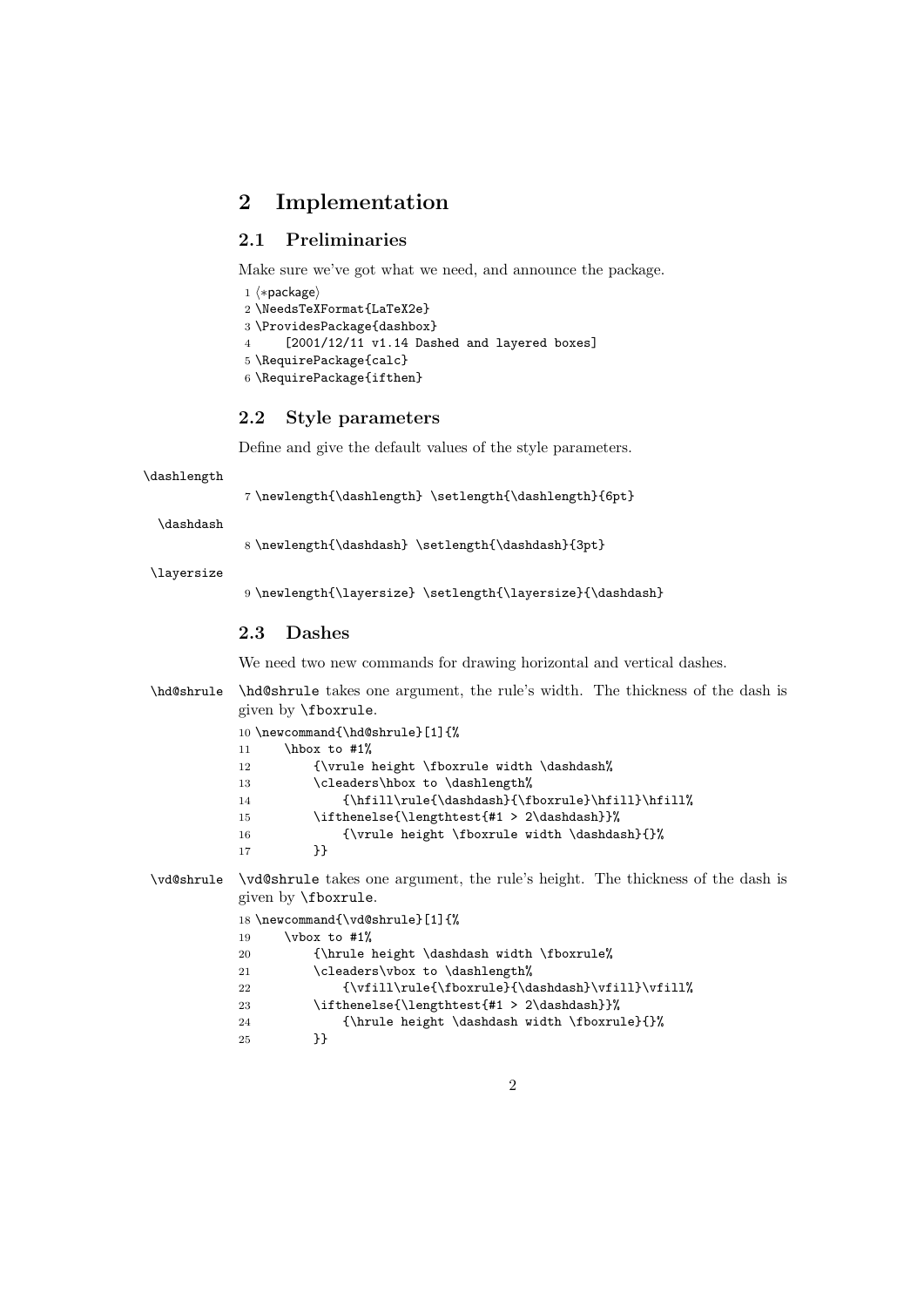# 2.4 Dashed boxes

A private save box and some lengths are defined. \d@ashedsavebox is a box to hold the contents of a dashed box. \d@shedboxwidth is the box's width, and \d@shedboxtotalheight is the height plus the depth.

| \d@shedsavebox        | 26 \newsavebox{\d@shedsavebox}                                                                                                                          |
|-----------------------|---------------------------------------------------------------------------------------------------------------------------------------------------------|
| \d@shedboxwidth       | 27 \newlength{\d@shedboxwidth}                                                                                                                          |
| \d@shedboxtotalheight | 28 \newlength{\d@shedboxtotalheight}                                                                                                                    |
| \m@kedashbox          | \m\@\medashbox is where the work is actually done. It puts the box together piece<br>by piece. It requires \d@shedboxwidth to be set by its caller.     |
|                       | 29 \newcommand{\m@kedashbox}{%                                                                                                                          |
|                       | The height plus depth of the box is calculated.                                                                                                         |
|                       | \setlength{\d@shedboxtotalheight}%<br>30<br>{\dp\d@shedsavebox+\ht\d@shedsavebox+\fboxsep*2+\fboxrule*2}%<br>31                                         |
|                       | The box is raised an appropriate amount, and drawn in a b-aligned parbox.                                                                               |
|                       | \raisebox{-\fboxrule-\fboxsep-\dp\d@shedsavebox}{%<br>32<br>\parbox[b]{\d@shedboxwidth}{%<br>33                                                         |
|                       | Inter-line and inter-paragraph skip are disabled.                                                                                                       |
|                       | \offinterlineskip%<br>34<br>\parskip=0pt%<br>35                                                                                                         |
|                       | The top line is drawn; the kern makes the left and right sides line up properly.                                                                        |
|                       | \hd@shrule{\d@shedboxwidth}%<br>36<br>\kern-\fboxrule%<br>37<br>\par%<br>38                                                                             |
|                       | The left-hand side is now drawn, in a parbox of the correct width.                                                                                      |
|                       | \parbox{\fboxrule}{\vd@shrule{\d@shedboxtotalheight}}%<br>39                                                                                            |
|                       | Now the inside of the box is set in a parbox, with <b>fboxsep</b> space top and<br>bottom. The kerns add <b>\fboxsep</b> space at the left and right.   |
|                       | \kern\fboxsep%<br>40<br>\parbox{\wd\d@shedsavebox}%<br>41<br>{\vspace{\fboxsep}\usebox{\d@shedsavebox}\vspace{\fboxsep}}%<br>42<br>\kern\fboxsep%<br>43 |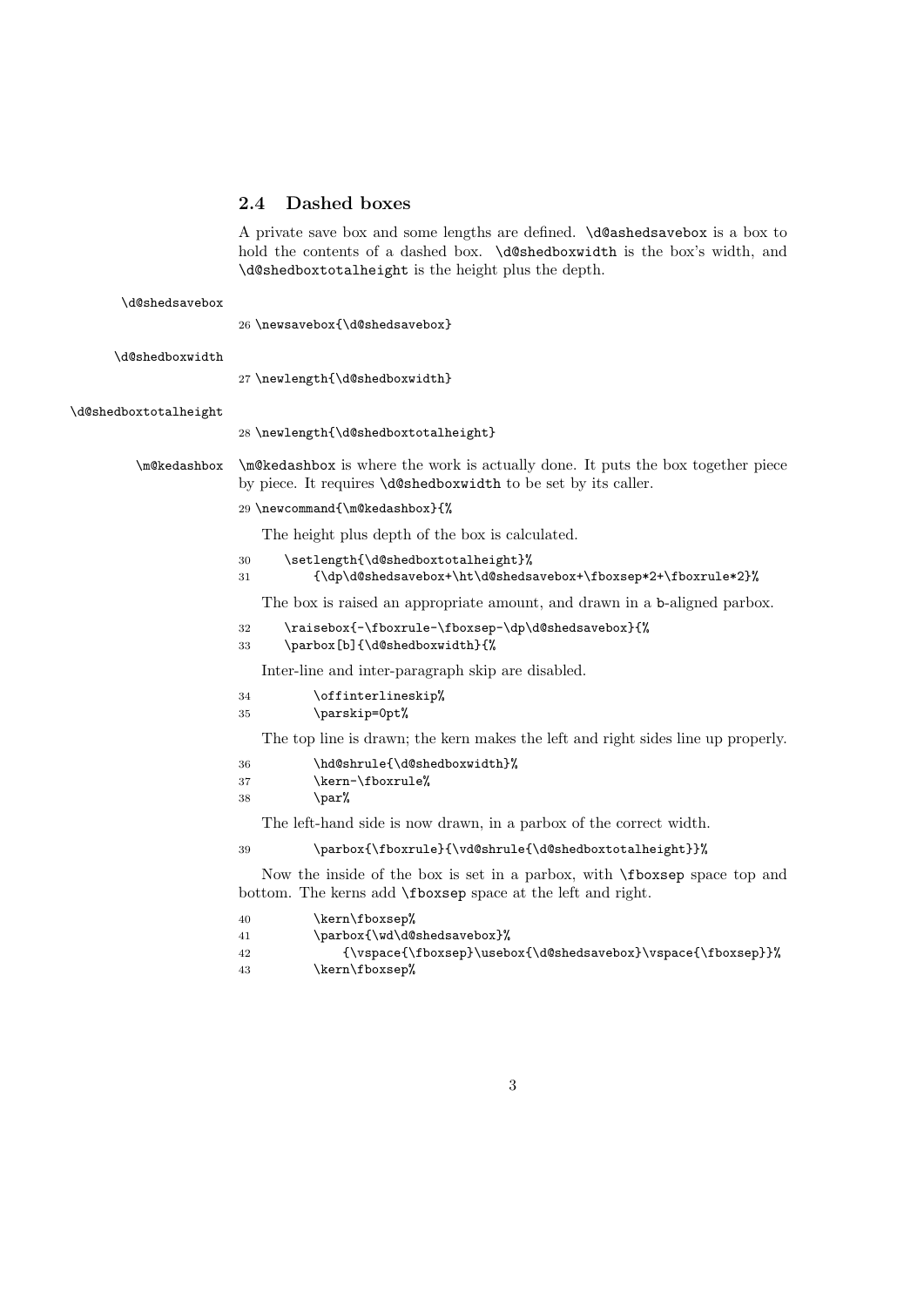The right-hand side is drawn just like the left-hand side, and the bottom just like the top.

| 44  | \parbox{\fboxrule}{\vd@shrule{\d@shedboxtotalheight}}% |
|-----|--------------------------------------------------------|
| 45  | \par%                                                  |
| -46 | \kern-\fboxrule%                                       |
| 47  | \hd@shrule{\d@shedboxwidth}}%                          |
| 48  |                                                        |

\dbox \dbox is just a wrapper around \m@kedashbox which saves its argument and then calculates the width according to that of its argument.

49 \newcommand{\dbox}[1]{%

```
50 \sbox{\d@shedsavebox}{#1}%
```

```
51 \setlength{\d@shedboxwidth}{\wd\d@shedsavebox+\fboxsep*2+\fboxrule*2}%
```

```
52 \m@kedashbox}
```
\dashbox The code for \dashbox is partly taken from that for \framebox. Depending on whether any optional arguments are given, it either simply calls  $\dot{\theta}$  and  $\dot{\theta}$  or sets the width to that given and does the typesetting via \savebox and \m@kedashbox.

```
53 \def\dashbox{\@ifnextchar[\@dashbox\dbox}
54 \def\@dashbox[#1]{\@ifnextchar[{\@idashbox[#1]}{\@idashbox[#1][c]}}
55 \long\def\@idashbox[#1][#2]#3%
56 {\setlength{\d@shedboxwidth}{#1}%
57 \savebox{\d@shedsavebox}[#1-\fboxsep*2-\fboxrule*2][#2]{#3}%
```

```
58 \m@kedashbox}
```
## 2.5 Layers

Another series of private variables are required for layers: \1@yersavebox holds the text to be set in a layer, *\l@yerwidth holds the total width of the layer*, \l@yerboxwidth the width of the layer box, \l@yertotalheight the height plus depth of the layer. \l@yerlineheight the lift of the top right-hand line, and \l@yervoffset the lift of the layer below the baseline.

| \l@yersavebox     | 59 \newsavebox{\l@yersavebox}    |
|-------------------|----------------------------------|
| \l@yerwidth       | 60 \newlength{\l@yerwidth}       |
| \l@yerboxwidth    | 61 \newlength{\l@yerboxwidth}    |
| \l@yertotalheight | 62 \newlength{\l@yertotalheight} |
| \l@yerlineheight  |                                  |

63 \newlength{\l@yerlineheight}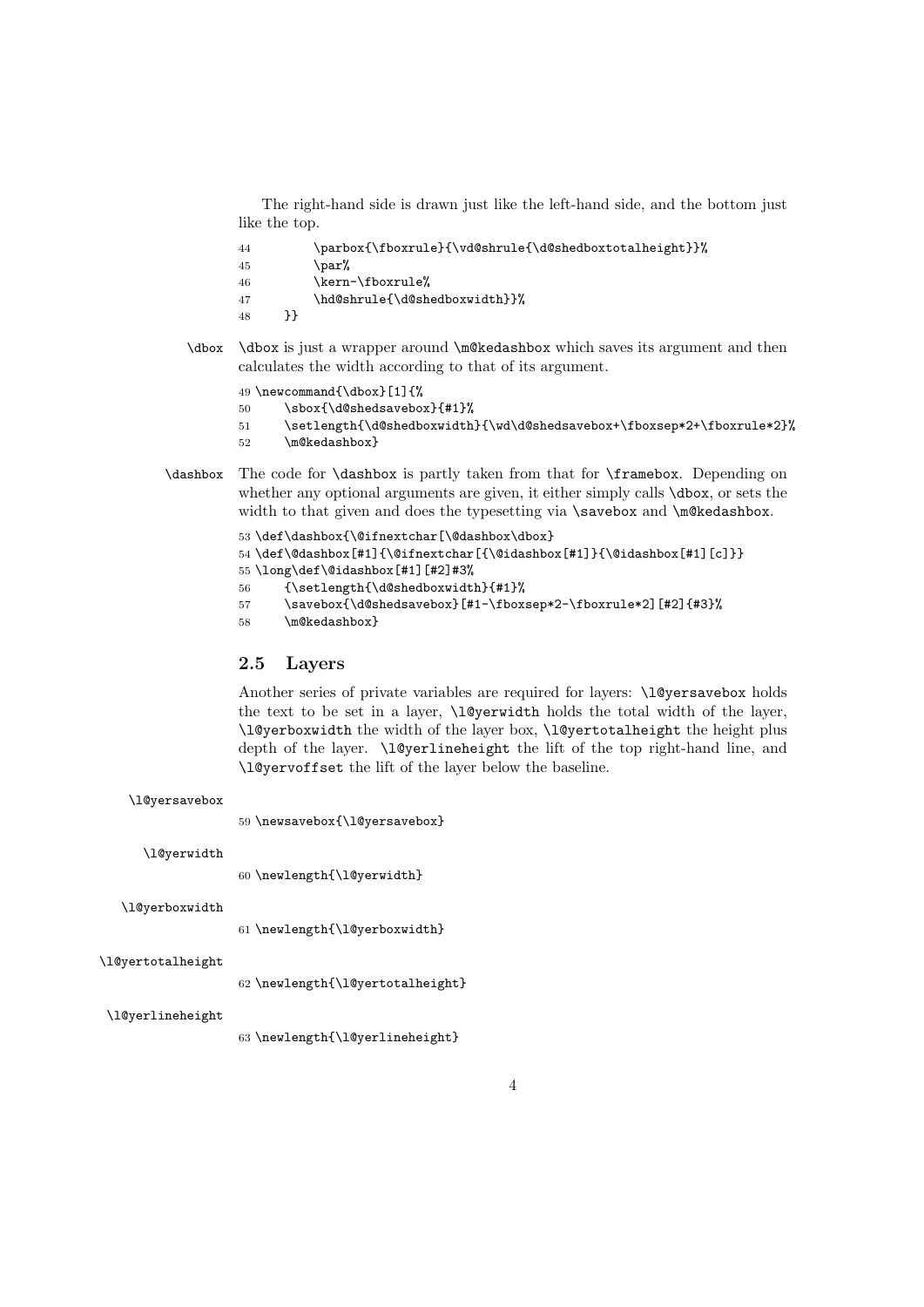```
\l@yervoffset
               64 \newlength{\l@yervoffset}
   \m@kelayer \m@kelayer makes a solid layer.
               65 \newcommand{\m@kelayer}[1]{%
                  The various lengths are calculated. The argument gives the number of the
               layer, i.e. how far down it should be offset from its contents as a multiple of
               \layersize.
               66 \setlength{\l@yertotalheight}%
               67 {\dp\l@yersavebox+\ht\l@yersavebox+\layersize-#1\layersize}%
               68 \setlength{\l@yerlineheight}%
               69 {\ht\l@yersavebox-#1\layersize-\fboxrule}%
               70 \setlength{\l@yervoffset}%
               71 {-\layersize-\dp\l@yersavebox}%
               72 \setlength{\l@yerboxwidth}%
               73 {\wd\l@yersavebox+\layersize-#1\layersize}%
                 The layer is set in a parbox of width \l@yerwidth.
               74 \parbox{\l@yerwidth}{%
                  Inter-line and inter-paragraph spacing are turned off.
               75 \offinterlineskip%
               76 \parskip=0pt%
                  The contents of the layer is set first.
               77 \usebox{\l@yersavebox}%
                  The extra "corner" is added on to the bottom right.
               78 \rule[\l@yerlineheight]{\layersize}{\fboxrule}%
               79 \kern-\fboxrule%
               80 \rule[\l@yervoffset]{\fboxrule}{\l@yertotalheight}%
               81 \kern-\wd\l@yersavebox\kern-\layersize\kern#1\layersize
               82 \rule[\l@yervoffset]{\fboxrule}{\layersize}%
               83 \kern-\fboxrule
               84 \rule[\l@yervoffset]{\l@yerboxwidth}{\fboxrule}%
               85 }}
       \l@yer \l@yer draws a layer. The first argument gives the number of the layer, and the
               second its contents.
               86 \newcommand{\l@yer}[2]{%
               87 \sbox{\l@yersavebox}{#2}%
               88 \setlength{\l@yerwidth}{\wd\l@yersavebox+\layersize}%
               89 \m@kelayer{#1}}
\m@kedashlayer \m@kedashlayer makes a dashed layer. The code is the same as for \m@kelayer
               except for the dash commands.
               90 \newcommand{\m@kedashlayer}[1]{%
```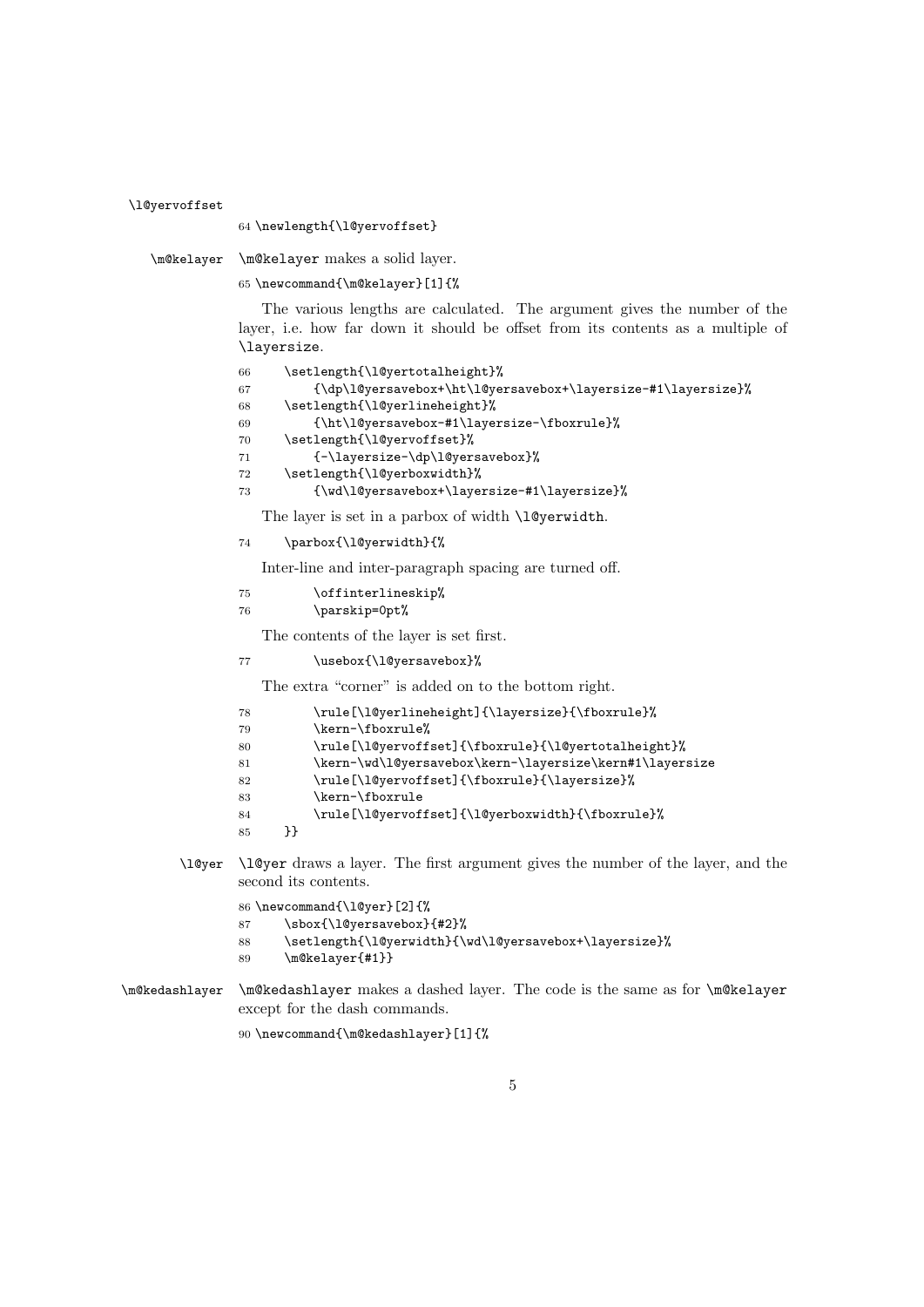```
91 \setlength{\l@yertotalheight}%
92 {\dp\l@yersavebox+\ht\l@yersavebox+\layersize-#1\layersize}%
93 \setlength{\l@yerlineheight}{\ht\l@yersavebox-#1\layersize-\fboxrule}%
94 \setlength{\l@yervoffset}{-\layersize-\dp\l@yersavebox}%
95 \setlength{\l@yerboxwidth}%
96 {\wd\l@yersavebox+\layersize-#1\layersize}%
97 \parbox{\l@yerwidth}{%
98 \offinterlineskip%
99 \parskip=0pt%
100 \usebox{\l@yersavebox}%
101 \raisebox{\l@yerlineheight}{\hd@shrule{\layersize}}%
102 \kern-\fboxrule%
103 \raisebox{\l@yervoffset}%
104 {\parbox[b]{\fboxrule}{\vd@shrule{\l@yertotalheight}}}%
105 \kern-\wd\l@yersavebox\kern-\layersize\kern#1\layersize
106 \raisebox{\l@yervoffset}%
107 {\parbox[b]{\fboxrule}{\vd@shrule{\layersize}}}%
108 \kern-\fboxrule
109 \raisebox{\l@yervoffset}%
110 {\hd@shrule{\l@yerboxwidth}}%
111 }}
112 % \end{macrocoode}
113 % \end{macro}
114 %
115 % \begin{macro}{\dl@yer}
116 % |\dl@yer| draws a dashed layer, just like |\l@yer| draws a solid
117 % one.
118 %
119 % \begin{macrocode}
120 \newcommand{\dl@yer}[2]
121 {\sbox{\l@yersavebox}{#2}%
122 \setlength{\l@yerwidth}{\wd\l@yersavebox+\layersize}%
123 \m@kedashlayer{#1}}
```
# 2.6 Stacks

Finally, the commands for drawing a stack of layers. l@yercount counts the number of layers drawn by the stack drawing

#### l@yercount

124 \newcounter{l@yercount}

\l@yers \l@yers draws a stack of layers; it is parametrized on the command used to draw a layer (third argument). The first argument is number of layers, and the second is the text to set. The layers are drawn in in a loop, using \l@yersavebox as an accumulator, and the result is typeset.

```
125 \newcommand{\l@yers}[3]
126 {\setcounter{l@yercount}{1}%
127 \sbox{\l@yersavebox}{#2}%
```